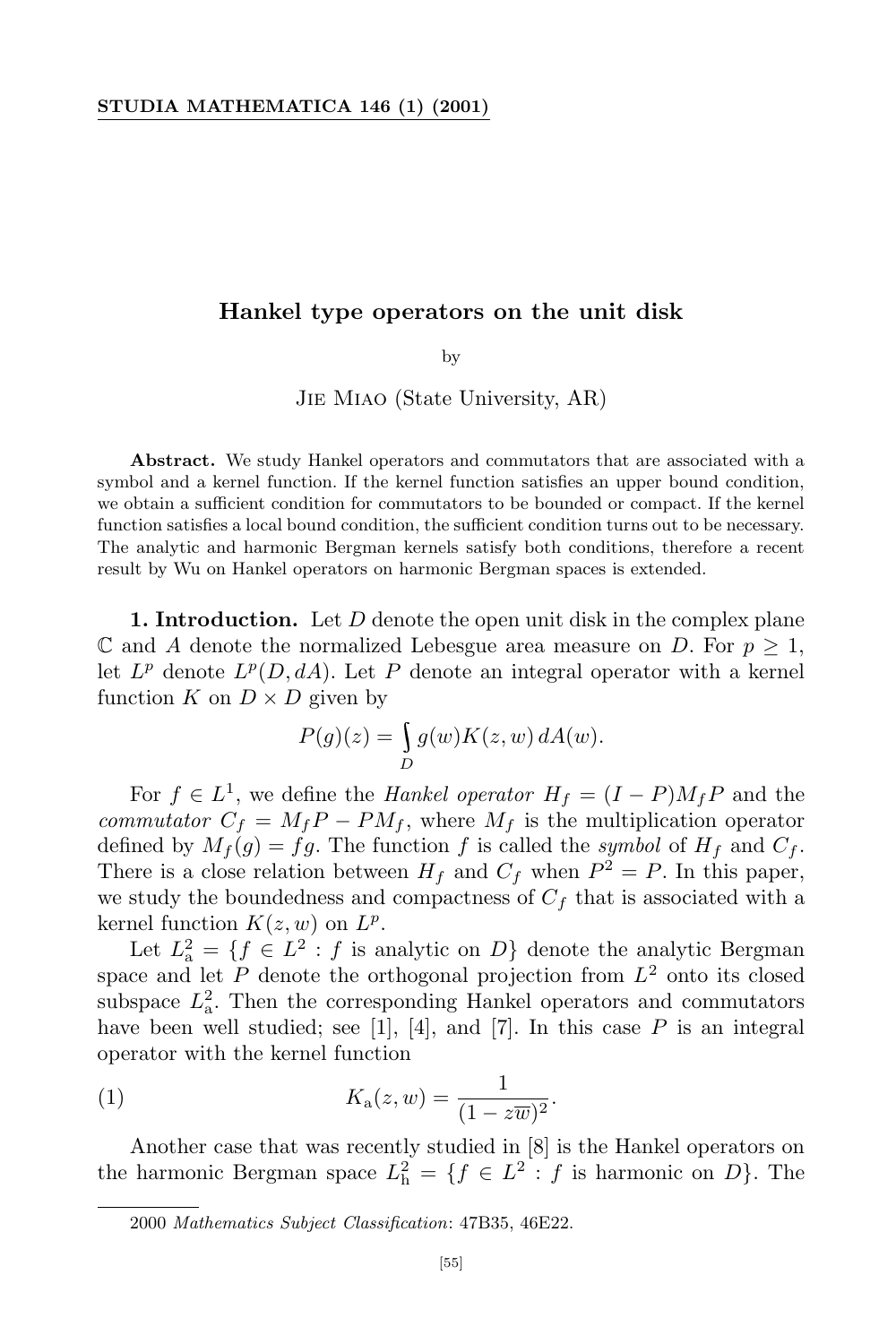### 56 J. Miao

orthogonal projection  $P$  from  $L^2$  onto its closed subspace  $L<sub>h</sub><sup>2</sup>$  is an integral operator with the kernel function (see page 357 of [9] on how it can be derived)

(2) 
$$
K_{\rm h}(z,w) = 2\Re \frac{1}{(1-z\overline{w})^2} - 1.
$$

Wu [8] obtained characterizations for the boundedness and compactness of *H<sup>f</sup>* and *C<sup>f</sup>* when *f* is a harmonic function on *D*.

The study of Hankel operators on the analytic and harmonic Bergman spaces often depends on specific techniques that are only effective for analytic or harmonic functions. As we will show, there is a necessary and sufficient condition for  $C_f$  to be bounded or compact if the kernel function satisfies an upper bound condition and a local bound condition. Descriptions for both conditions on the kernel can be stated easily and do not rely on analytic or harmonic functions. The proof of the sufficiency is essentially the same as in [4]. The technique using a local estimation for the kernel to prove the necessity is new. We use the unit disk as our setting in this paper since it is easier to present concrete examples of kernel functions that satisfy both conditions.

**2. Preliminaries.** In this section, we introduce some notation and function spaces. All the results are known in  $L^2$  norm (see [4]).

For  $w \in D$ , let  $\varphi_w$  be the analytic map of *D* onto *D* defined by

$$
\varphi_w(z) = \frac{w-z}{1-\overline{w}z}.
$$

The *Bergman metric* on *D* is defined by

$$
\beta(z, w) = \frac{1}{2} \ln \left( \frac{1 + |\varphi_w(z)|}{1 - |\varphi_w(z)|} \right).
$$

For  $r > 0$  and  $z \in D$ , the *Bergman disk* centered at z of radius r is defined by

$$
E(z,r)=\{w\in D: \beta(w,z)
$$

Let  $|E(z,r)| = A(E(z,r))$ . For fixed  $r > 0$ , let

$$
\widehat{f}(z,r) = |E(z,r)|^{-1} \int_{E(z,r)} f(w) dA(w)
$$

and

$$
MO_p(f, z, r) = |E(z, r)|^{-1} \int_{E(z, r)} |f(w) - \hat{f}(z, r)|^p dA(w).
$$

We say that *f* is in  $BMO<sup>p,r</sup>$  if  $MO<sub>p</sub>(f, z, r)$  is a bounded function of *z*. We say that *f* is in  $\text{VMO}_{\partial}^{p,r}$  if  $\text{MO}_p(f,z,r) \to 0$  as  $|z| \to 1^-$ . By Hölder's inequality,  $\alpha$ we have  $\text{MO}_p(f, z, r) \leq \text{MO}_q(f, z, r)$  for  $p \leq q$ . Hence  $\text{BMO}^{q,r} \subset \text{BMO}^{p,r}$ and  $VMO_{\partial}^{q,r} \subset VMO_{\partial}^{p,r}$  for  $p \leq q$ .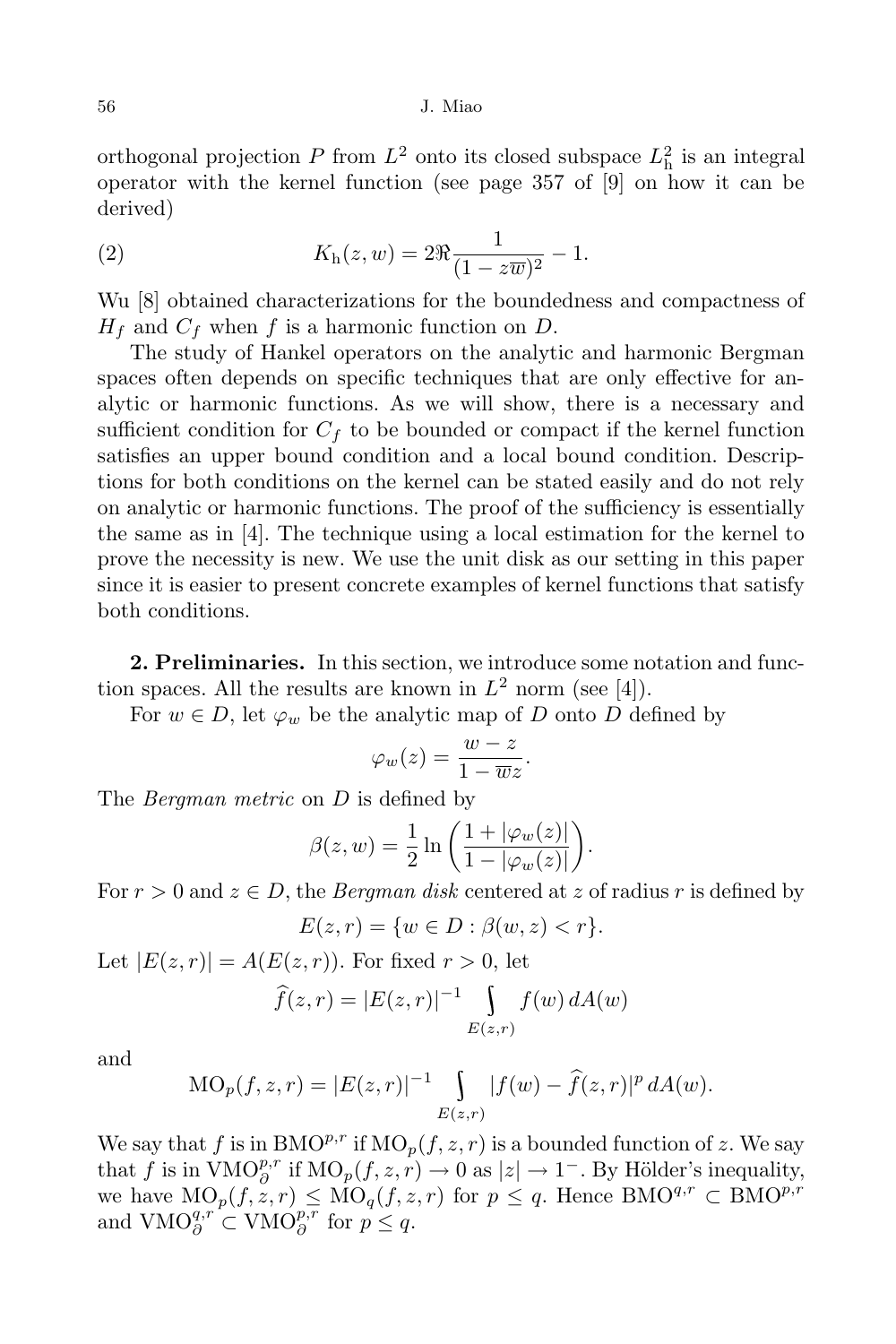We will show that  $BMO^{p,r}$  and  $VMO^{p,r}_{\partial}$  actually do not depend on *r*. To achieve this goal, we need two more function spaces.

Let  $\text{OSC}(f, z) = \sup_{w \in E(z, 1)} |f(z) - f(w)|$  and let

 $BO = \{f \text{ continuous on } D : \text{OSC}(f, z) \text{ is bounded on } D\},\$ 

 $\text{VO}_\partial = \{f \text{ continuous on } D : \text{OSC}(f, z) \to 0 \text{ as } |z| \to 1^- \}.$ 

By Corollary to Theorem 13 of [4],  $E(z, 1)$  can be replaced by any  $E(z, r)$ for  $r > 0$  in the definition above.

Finally, let

$$
\mathcal{F}^{p} = \left\{ f \in L^{p} : |E(z, 1)|^{-1} \int_{E(z, 1)} |f(w)|^{p} dA(w) \text{ is bounded on } D \right\},\
$$
  

$$
\mathcal{F}^{p}_{\partial} = \left\{ f \in L^{p} : |E(z, 1)|^{-1} \int_{E(z, 1)} |f(w)|^{p} dA(w) \to 0 \text{ as } |z| \to 1^{-} \right\}.
$$

Hölder's inequality gives  $F^q \subset F^p$  and  $F^q_{\partial} \subset F^p_{\partial}$ *<sup><i>p*</sup> for *p* ≤ *q*. Note that  $E(z, 1)$ can be replaced by any  $E(z, r)$  in the definition above (see [6]).

We now introduce norms on these spaces. Let

$$
||f||_{\text{BMO}^p} = \sup_{z \in D} \{ \text{MO}_p(f, z, 1) \}^{1/p}, \quad ||f||_{\text{BO}} = \sup_{z \in D} \text{OSC}(f, z),
$$

$$
||f||_{\text{F}^p} = \sup_{z \in D} \left\{ |E(z, 1)|^{-1} \int_{E(z, 1)} |f(w)|^p dA(w) \right\}^{1/p}.
$$

We use *c* throughout the paper for any positive constants that may depend on the parameter  $p$ , but do not depend on  $r$ , where  $r$  is the radius of the Bergman disk. If a positive constant depends on *r*, it will be denoted by  $c(r)$ .

The following lemma is analogous to Theorems 18 and 19 of [4].

LEMMA 1. Let  $1 \leq p < \infty$ . Then

- (i)  $BMO^{p,r} = BO + F^p$ .
- $(iii)$  VMO<sup>*p*,*r*</sup> = VO<sub>∂</sub> + F<sup>*p*</sup><sub>∂</sub> *∂ .*

*Proof.* To prove (i), we first prove that  $BMO^{p,r} \subset BO + F^p$ . Suppose that  $f \in \text{BMO}^{p,r}$ . Let  $z \in D$  and  $\widehat{f}(z) = \widehat{f}(z, r/2)$ . Then by Hölder's inequality,  $|\widehat{f}(z) - \widehat{f}(w)|^p$ 

$$
\leq |E(z,r/2)|^{-1}|E(w,r/2)|^{-1}\int_{E(z,r/2)|E(w,r/2)|} |f(u)-f(w)|^p dA(u) dA(w),
$$

and for  $\beta(w, z) \leq r/2$ , we have

$$
|\widehat{f}(z) - \widehat{f}(w)|^p \le c(r)|E(z,r)|^{-2} \int_{E(z,r)} \int_{E(z,r)} |f(u) - f(w)|^p dA(u) dA(w).
$$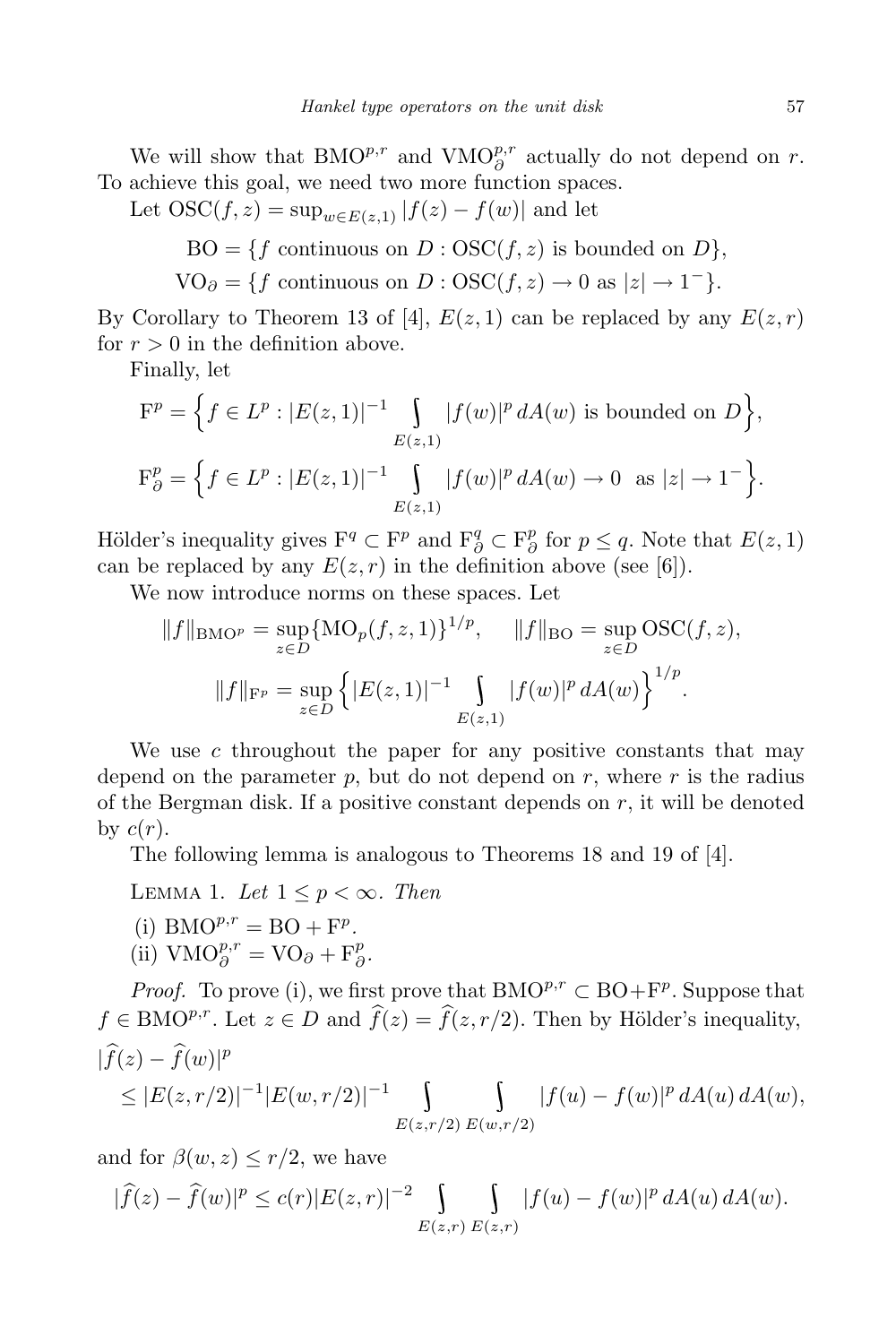Further,

$$
|E(z,r)|^{-2} \int_{E(z,r)} \int_{E(z,r)} |f(u) - f(w)|^p dA(u) dA(w)
$$
  
\n
$$
= |E(z,r)|^{-2} \int_{E(z,r)} \int_{E(z,r)} |f(u) - \hat{f}(z,r) + \hat{f}(z,r) - f(w)|^p dA(u) dA(w)
$$
  
\n
$$
\leq 2^{p-1} |E(z,r)|^{-2}
$$
  
\n
$$
\times \int_{E(z,r)} \int_{E(z,r)} (|f(u) - \hat{f}(z,r)|^p + |f(w) - \hat{f}(z,r)|^p) dA(u) dA(w)
$$
  
\n
$$
E(z,r) E(z,r)
$$
  
\n
$$
= 2^p \text{MO}_p(f,z,r).
$$
  
\nTherefore for  $\beta(w,z) \leq r/2$ ,  
\n
$$
|\hat{f}(z) - \hat{f}(w)| \leq 2^p c(r) \text{MO}_p(f,z,r).
$$

Thus  $\hat{f}$  is in BO.

Next we show that  $f - f$  is in  $F^p$ . Use Minkowski's inequality to get

$$
\left\{ |E(z, r/2)|^{-1} \int_{E(z, r/2)} |f(w) - \hat{f}(w)|^p dA(w) \right\}^{1/p}
$$
  
\n
$$
\leq \left\{ |E(z, r/2)|^{-1} \int_{E(z, r/2)} |f(w) - \hat{f}(z)|^p dA(w) \right\}^{1/p}
$$
  
\n
$$
+ \left\{ |E(z, r/2)|^{-1} \int_{E(z, r/2)} |\hat{f}(z) - \hat{f}(w)|^p dA(w) \right\}^{1/p}.
$$

It is easy to check that both terms above on the right are dominated by  $\text{MO}_p(f, z, r)$ . So  $f - \hat{f} \in \mathbb{F}^p$ . This shows that  $\text{BMO}^{p,r} \subset \text{BO} + \mathbb{F}^p$ .

Now we show that  $BO + F^p \subset BMO^{p,r}$ . By

$$
MO_p(f, z, r) \le |E(z, r)|^{-2} \int_{E(z, r)} \int_{E(z, r)} |f(w) - f(u)|^p dA(w) dA(u),
$$

we conclude that BO *<sup>⊂</sup>* BMO*p,r* . From

$$
MO_p(f, z, r) \le 2^p |E(z, r)|^{-1} \int_{E(z,r)} |f(w)|^p dA(w),
$$

we conclude that  $\mathbf{F}^p \subset \text{BMO}^{p,r}$ . Hence  $\text{BO} + \mathbf{F}^p \subset \text{BMO}^{p,r}$ . This proves (i).

The argument above implies (ii) if we take the limit as  $|z| \to 1^-$ .

REMARKS. (i) Lemma 1 shows that  $BMO<sup>p,r</sup><sub>\rho</sub>$  and  $BMO<sup>p,r</sup><sub>\partial</sub>$  are independent of *r* and hence will be denoted by  $BMO^p$  and  $VMO^p_{\partial}$ , respectively.

(ii) For  $f \in \text{BMO}^p$  (or VMO<sup>p</sup>), a typical decomposition of  $f$  is  $f =$  $f + f - f$ , where  $f \in BO$  (or VO $\partial$ ) and  $f - f \in F^p$  (or F $\partial$ ).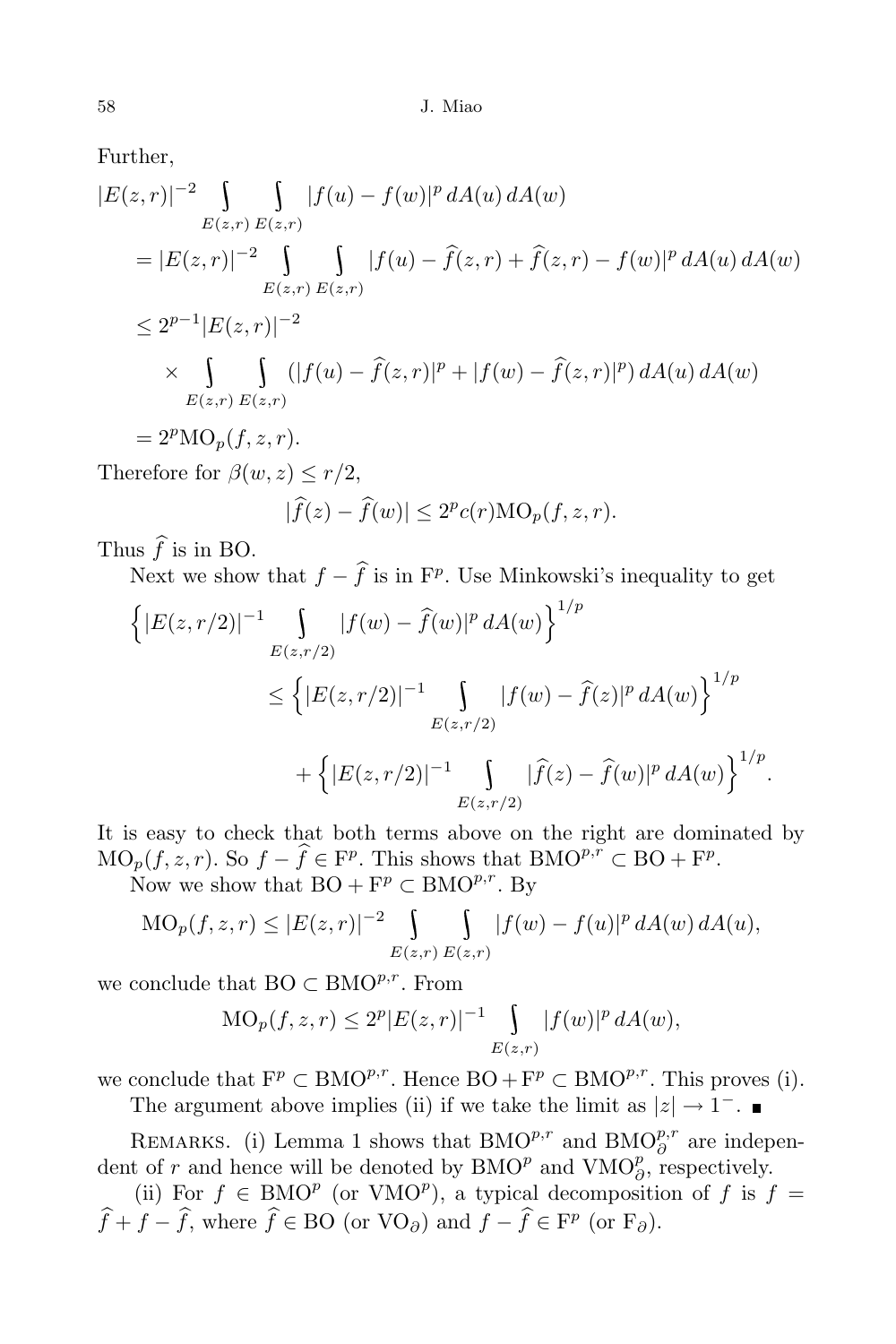(iii) If 
$$
p \ge 2
$$
, then  $\text{BMO}^p \subset \text{BMO}^2$  and  $\text{VMO}^p \subset \text{VMO}^2$ . Let  
\n
$$
\widetilde{f}(z) = (1 - |z|^2)^2 \int_D f(w) |1 - z\overline{w}|^4 dA(w)
$$

be the Berezin transform of *f*. Then Theorem 20 of [4] shows that we can also decompose  $f \in \text{BMO}^p$  (or  $\text{VMO}^p$ ) for  $p \geq 2$  as  $f = \overline{f} + \overline{f} - \overline{f}$  such that  $f \in BO$  (or  $VO_{\partial}$ ),  $f - f \in F^p$  (or  $F_{\partial}$ ) and

(3) 
$$
\|\widetilde{f}\|_{\text{BO}} \leq c \|f\|_{\text{BMO}^p}, \quad \|f - \widetilde{f}\|_{\text{F}^p} \leq c \|f\|_{\text{BMO}^p}.
$$

We need two more lemmas. The proof of the first lemma is similar to one given in [2] (see pages 5 and 6) and will be omitted.

LEMMA 2. Let  $1 < p < ∞$  and  $t(w) = (1 - |w|^2)^{-1/pp'}$ , where  $w \in D$ *and*  $1/p + 1/p' = 1$ *. Then* 

$$
\int_{D} t(w)^{p'} \beta(z, w) |1 - z\overline{w}|^{-2} dA(w) \le ct(z)^{p'},
$$
  

$$
\int_{D} t(w)^{p} \beta(z, w) |1 - z\overline{w}|^{-2} dA(w) \le ct(z)^{p}.
$$

The other lemma is a special case of Theorem 2.2 of [6].

LEMMA 3. Let  $1 \leq p < \infty$  and  $\alpha > -1$ . If  $f \in \mathbb{F}^p$ , then  $\mathbf{r}$  and  $\mathbf{r}$  and  $\mathbf{r}$  and  $\mathbf{r}$ *D*  $|g(z)|^p(1-|z|^2)^\alpha|f(z)|^p dA(z) \leq c||f||_{\mathbf{F}^p}^p \int |g(z)|^p$ *D*  $|g(z)|^p(1-|z|^2)^\alpha dA(z)$ 

*for all analytic functions g on D.*

**3. An upper bound condition.** In this section, we give a sufficient condition for  $C_f = M_f P - PM_f$ , where

$$
P(g)(z) = \int_{D} g(w)K(z, w) dA(w),
$$

to be bounded or compact on  $L^p$ . The following upper bound condition for the kernel function  $K$  is needed for the sufficiency:

(4) 
$$
|K(z, w)| \le c|1 - z\overline{w}|^{-2}, \quad z, w \in D.
$$

We have the following theorem.

THEOREM 1. Let  $2 \leq p \leq \infty$  and K satisfy (4).

- (i) *If*  $f \in BMO_P^p$ , *then*  $C_f$  *is bounded on*  $L^p$ .
- (ii) If  $f \in VMO_{\partial}^p$ , then  $C_f$  is compact on  $L^p$ .

*Proof.* First let us prove (i). Suppose that  $f \in BMO^p$  for  $2 \leq p < \infty$ . Then by Remark (iii) following Lemma 1,  $f = \tilde{f} + h$ , where  $h = f - \tilde{f} \in$  $F^p$ . We will show that both  $C_{\tilde{f}}$  and  $C_h$  are bounded on  $L^p$ . Note that  $C_{\tilde{f}}$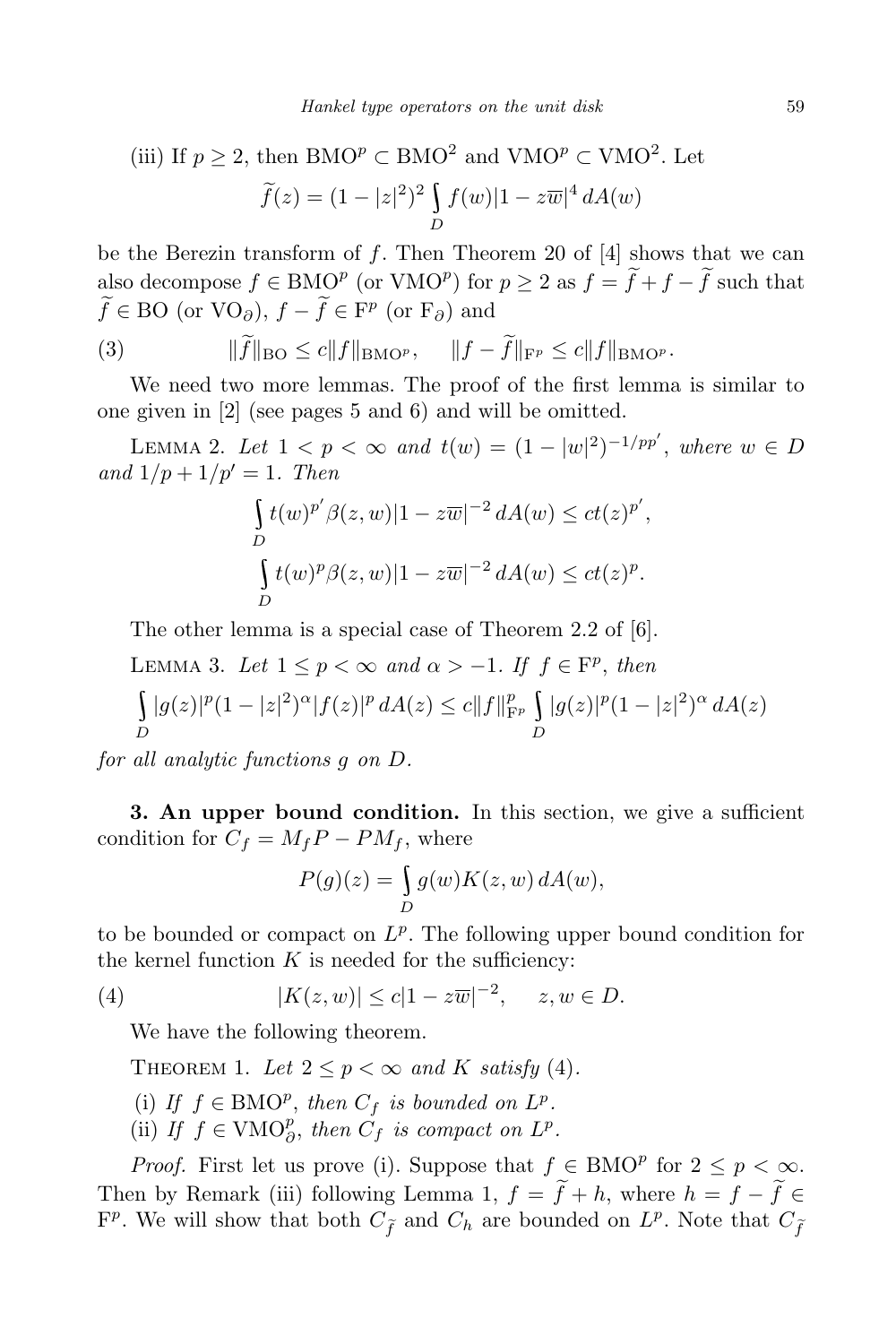is an integral operator with the kernel function  $(\tilde{f}(z) - \tilde{f}(w))K(z, w)$ . By Corollary 1 of [4], for  $z, w \in D$  we have

$$
|(\widetilde{f}(z) - \widetilde{f}(w))K(z, w)| \le c \|f\|_{\text{BMO}} \beta(z, w)|1 - z\overline{w}|^{-2}.
$$

In view of Lemma 2 and the Schur test,  $C_{\tilde{f}}$  is bounded on  $L^p$ . Moreover,  $||C_{\tilde{f}}|| \leq c||f||_{\text{BMO}^p}$ .

To show that *C<sup>h</sup>* is bounded, note that

$$
C_h = M_h P - P M_h = M_h P - (M_{\bar{h}} P^*)^*,
$$

where  $P^*$  is an integral operator with the kernel function  $K(w, z)$  on  $L^{p'}$ where  $1/p + 1/p' = 1$ . For  $g \in L^p$ , we have

$$
|M_h P(g)(z)|^p \le c |h(z) \int_D |g(w)| \cdot |1 - z\overline{w}|^{-2} dA(w)|^p.
$$

Apply Hölder's inequality to the right side above to get

$$
|M_h P(g)(z)|^p \le c|h(z)|^p \left(\int_D |g(w)|^p t(w)^{-p}|1 - z\overline{w}|^{-2} dA(w)\right)
$$
  
\$\times \left(\int\_D t(w)^{p'}|1 - z\overline{w}|^{-2} dA(w)\right)^{p-1}\$  
\$\le c|h(z)|^p t(z)^p \int\_D |g(w)|^p t(w)^{-p}|1 - z\overline{w}|^{-2} dA(w),\$

where  $t(w)$  is defined as in Lemma 2. Thus we have

$$
\int_{D} |M_h P(g)(z)|^p dA(z)
$$
\n
$$
\leq c \int_{D} |g(w)|^p |t(w)|^{-p} dA(w) \cdot \int_{D} |h(z)|^p t(z)^p |1 - z\overline{w}|^{-2} dA(z)
$$
\n
$$
\leq c \int_{D} |g(w)|^p |t(w)|^{-p} dA(w) \cdot ||h||_{\text{F}_p}^p \int_{D} t(z)^p |1 - z\overline{w}|^{-2} dA(z)
$$
\n
$$
\leq c ||f||_{\text{BMO}^p}^p \int_{D} |g(w)|^p dA(w),
$$

where we used Lemma 3 in the second step above and (3) in the last step. Therefore  $M_h P$  is bounded on  $L^p$ . Since  $p \geq 2$ ,  $p \geq p'$ . So  $\overline{h} \in F^{p'}$ . The same argument yields that  $(M_{\bar{h}}P^*)$  is bounded on  $L^{p'}$ , therefore  $(M_{\bar{h}}P^*)^*$ is bounded on  $L^p$ . This proves that  $C_f = C_{\tilde{f}} + C_h$  is bounded on  $L^p$  and gives  $||C_f|| \leq c||f||_{\text{BMO}^p}$ .

Now we prove (ii). Suppose that  $f \in VMO<sup>p</sup>$  for  $2 \leq p < \infty$ . Let  $f = \widetilde{f} + h$ , where  $h = f - \tilde{f} \in \mathbb{F}_{\partial}$ . We show that both  $C_{\tilde{f}}$  and  $C_h$  are compact on  $L^p$ .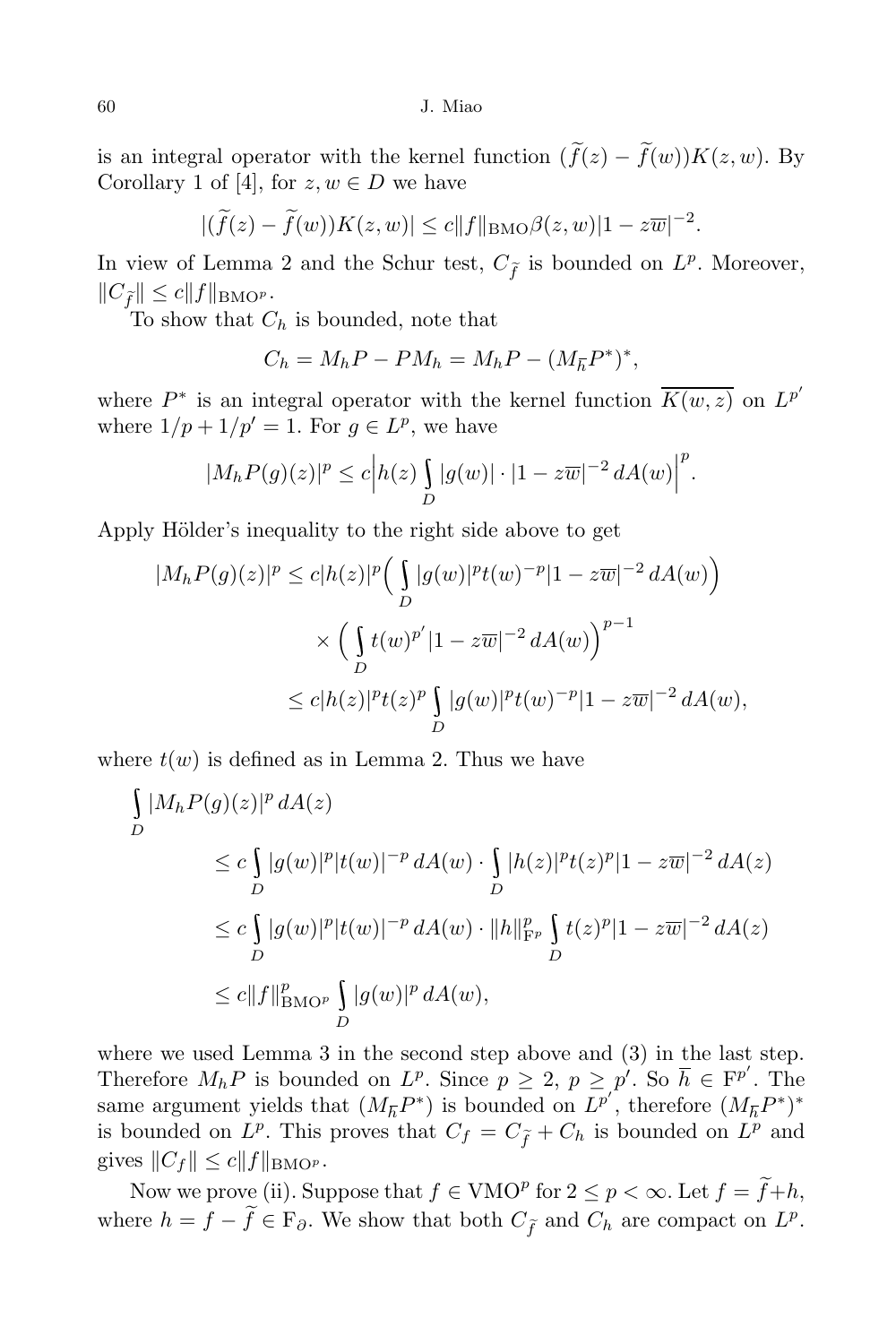For  $0 < \delta < 1$ , let  $C_{\tilde{f}, \delta}$  be the integral operator with kernel function

$$
K_{\widetilde{f},\delta}(z,w) = (\widetilde{f}(z) - \widetilde{f}(w))\chi_{\{|z| < \delta\}}(z,w)K(z,w).
$$

If  $|z| < \delta < 1$  and  $w \in D$ , then  $|K(z, w)| \leq c$  and hence

$$
|(\widetilde{f}(z) - \widetilde{f}(w))K(z, w)| \le c \|f\|_{\text{BMO}} \beta(z, w) \le c \|f\|_{\text{BMO}} (\beta(z, 0) + \beta(w, 0))
$$
  

$$
\le c \|f\|_{\text{BMO}} (1 + \ln(1/(1 - |w|)).
$$

It is clear that

$$
\int\limits_{D} \Big(\int\limits_{D} |K_{\widetilde{f},\delta}(z,w)|^p \, dA(z)\Big)^{p'/p} \, dA(w) < \infty.
$$

Thus for every  $\delta < 1$ ,  $C_{\tilde{f},\delta}$  is a compact operator on  $L^p$  by Ex. 7 in Section 6.3 of [5]. Given  $\varepsilon > 0$ , by the proof of Lemma 26 of [4], there is  $\delta \in (0,1)$  such that for  $\delta$  <  $|z|$  < 1,

$$
|(\widetilde{f}(z) - \widetilde{f}(w))K(z, w)| \le c\varepsilon \|f\|_{\text{BMO}} \beta(z, w)|1 - z\overline{w}|^{-2}.
$$

Therefore  $||C_{\tilde{f}} - C_{\tilde{f},\delta}|| \leq c\varepsilon ||f||_{\text{BMO}}$  by the proof in part (i) and hence  $\|C_{\tilde{f}_-} - C_{\tilde{f},\delta}\| \to 0$  as  $\delta \to 1^-$ . This shows that  $C_{\tilde{f}}$  is compact on  $L^p$ .

To prove that  $C_h$  is compact, let  $h_\delta(z) = h(z) \chi_{\{|z| < \delta\}}(z)$  for  $0 < \delta < 1$ . Then  $M_{h_{\delta}}P$  is an integral operator with the kernel  $h_{\delta}(z)K(z,w)$ . Since  $|h_{\delta}(z)K(z,w)| \leq c|h_{\delta}(z)|$  for  $z, w \in D$ , it is clear that  $M_{h_{\delta}}P$  is a compact operator on  $L^p$ . By the argument in part (i) that is used to prove that  $M_h P$ is bounded, for  $g \in L^p$  we have

$$
\int_{D} |M_{h-h_{\delta}} P(g)(z)|^{p} dA(z) \leq c \sup_{|z| \geq \delta} (|E(z,1)|^{-1} \int_{E(z,1)} |h(w)|^{p} dA(w)) ||g||_{p}^{p}.
$$

Thus  $||M_hP - M_{h_\delta}P|| = ||M_{h-h_\delta}P|| \to 0$  as  $\delta \to 1^-$ , since  $h \in \mathbb{F}_\delta^p$ *∂* . So *MhP* is compact. The same argument implies that  $(M_{\overline{h}}P^*)$  is compact on  $L^{p'}$ , since  $\overline{h} \in \mathbb{F}^{p'}_{\partial}$  $\frac{p}{\partial}$ . Hence  $PM_h = (M_{\overline{h}}P^*)^*$  is compact on  $L^p$ . This shows that  $C_h = M_h P - P M_h$  is compact on  $L^p$  and completes the proof.

**4. A local bound condition.** In this section, we prove the converse of Theorem 1 if the kernel function satisfies the following local bound condition:

$$
K^{-1}(u, w) = K^{-1}(z, z) + R(u, w, z), \quad u, w \in E(z, r), \ z \in D,
$$

such that

(5)  $K^{-1}(z, z) \approx (1-|z|^2)^2$ ,  $|R(u, w, z)| \le cr(1-|z|^2)^2$ ,  $u, w \in E(z, r)$ , where *r* is considered to be small enough and  $K^{-1}(z, z) \approx (1 - |z|^2)^2$  means that

$$
0 < c_1 \le \frac{K^{-1}(z, z)}{(1 - |z|^2)^2} \le c_2.
$$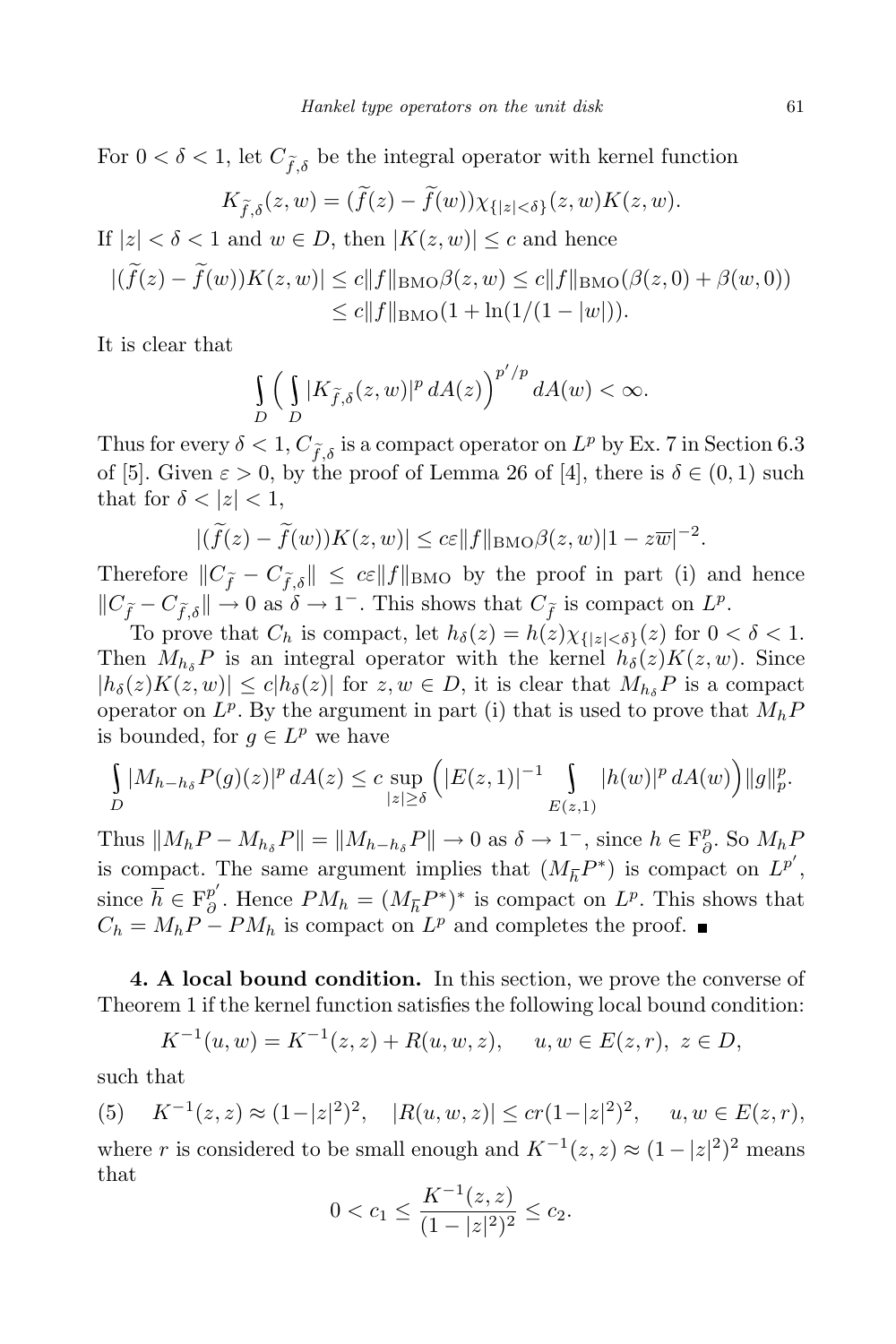We have the following theorem.

THEOREM 2. Let  $1 < p < \infty$  and K satisfy (5) for all r small enough.

- (i) If  $C_f$  is bounded on  $L^p$ , then  $f \in BMO^p$ .
- (ii) If  $C_f$  is compact on  $L^p$ , then  $f \in \text{VBO}_{\partial}^p$ .

*Proof.* For  $z \in D$ , we have

$$
\begin{aligned} \text{MO}_p(f, z, r) \\ &= |E(z, r)|^{-1-p} \int\limits_{E(z, r)} \bigg| \int\limits_{E(z, r)} (f(u) - f(w)) K(u, w) K^{-1}(u, w) \, dA(w) \bigg|^p dA(u). \end{aligned}
$$

By (5) we have

$$
MO_p(f, z, r)
$$
  
\n
$$
\leq 2^{p-1}|E(z, r)|^{-1-p}
$$
  
\n
$$
\times \int_{D} \left| \int_{E(z, r)} (f(u) - f(w))K(u, w)K^{-1}(z, z) dA(w) \right|^{p} dA(u)
$$
  
\n
$$
+ 2^{p-1}|E(z, r)|^{-1-p}
$$
  
\n
$$
\times \int_{E(z, r)} \left| \int_{E(z, r)} (f(u) - f(w))K(u, w)R(u, w, z) dA(w) \right|^{p} dA(u)
$$
  
\n
$$
\leq c(r)(1 - |z|^{2})^{-2}||C_f(\chi_{E(z, r)})||_{p}^{p}
$$
  
\n
$$
+ 2^{p-1}|E(z, r)|^{-1-p}
$$
  
\n
$$
\times \int_{E(z, r)} \left( \int_{E(z, r)} |f(u) - f(w)| \cdot |K(u, w)R(u, w, z)| dA(w) \right)^{p} dA(u),
$$

where we used the fact that  $|E(z, r)| \approx r^2(1 - |z|^2)^2$  in the last step. If we denote the second term above by  $T(f, p, z, r)$ , then

(6) 
$$
MO_p(f, z, r) \le c(r)(1 - |z|^2)^{-2} ||C_f(\chi_{E(z,r)})||_p^p + T(f, p, z, r).
$$

By (5), for  $u, w \in E(z, r)$  and  $r$  small enough,

$$
|K(u, w)| = |(K^{-1}(z, z) + R(u, w, z))^{-1}|
$$
  
\n
$$
\leq (K^{-1}(z, z) - |R(u, w, z)|)^{-1} \leq c(1 - |z|^2)^{-2}.
$$

Therefore we have, for *r* small enough,

$$
|K(u, w)R(u, w, z)| \le cr, \quad u, w \in E(z, r).
$$

By the estimate above and Hölder's inequality, for  $r$  small enough we have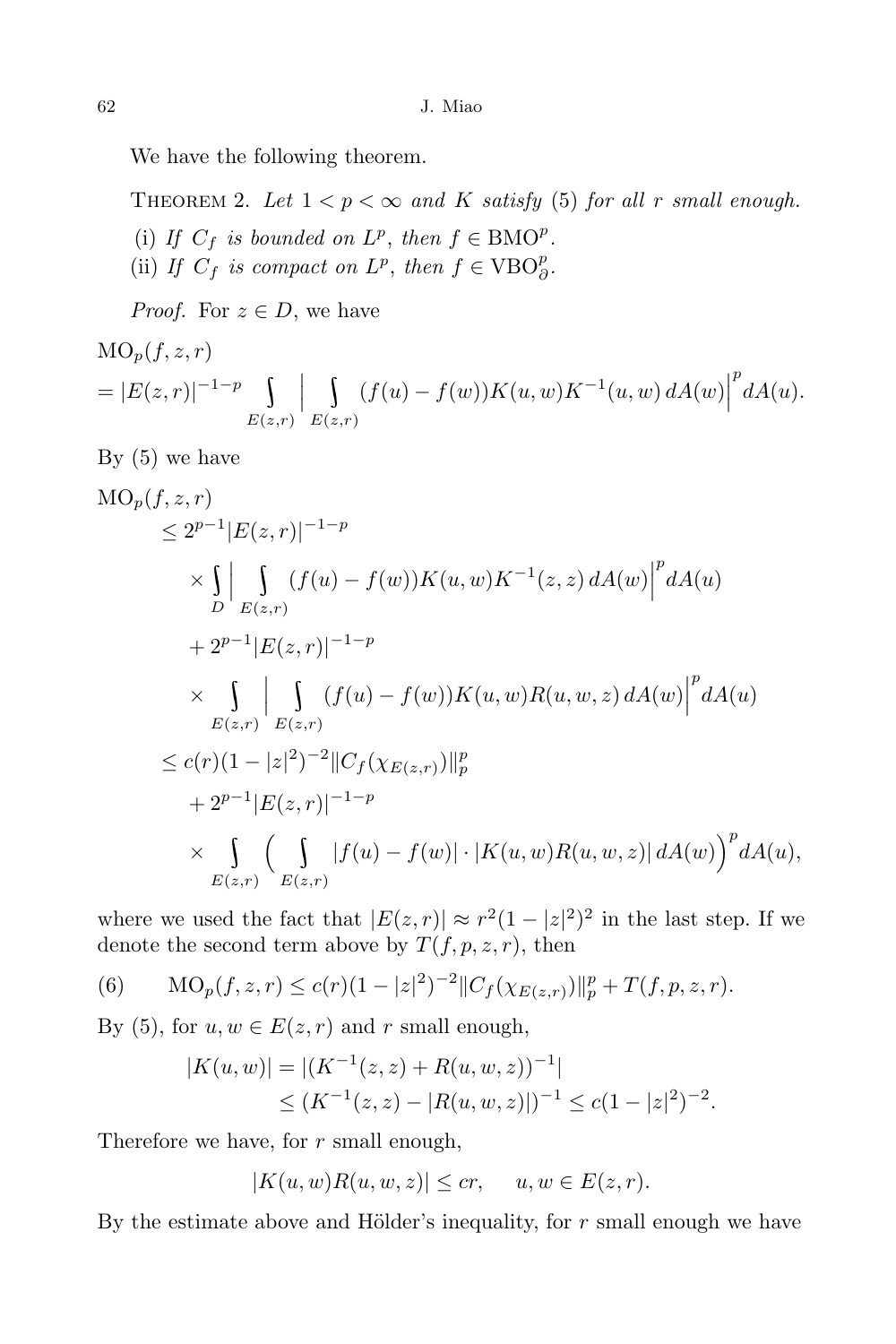$$
T(f, p, z, r)
$$
  
\n
$$
\leq cr^{p}|E(z, r)|^{-1-p} \int_{E(z, r)} \left(\int_{E(z, r)} |f(u) - f(w)| dA(w)\right)^{p} dA(u)
$$
  
\n
$$
\leq cr^{p}|E(z, r)|^{-2} \int_{E(z, r)} \int_{E(z, r)} |f(u) - f(w)|^{p} dA(w) dA(u)
$$
  
\n
$$
\leq cr^{p}|E(z, r)|^{-2}
$$
  
\n
$$
\times \int_{E(z, r)} \int_{E(z, r)} 2^{p-1} (|f(u) - \hat{f}(z, r)|^{p} e + |f(w) - \hat{f}(z, r)|^{p}) dA(w) dA(u)
$$
  
\n
$$
= 2^{p} cr^{p} \text{MO}_{p}(f, z, r).
$$

Now we choose *r* small enough such that  $1 - 2^p c r^p > 1/2$  where *c* is the constant given in the last step. Then by (6) we have

$$
\frac{1}{2} \text{MO}_p(f, z, r) \le (1 - 2^p c r^p) \text{MO}_p(f, z, r)
$$
  
\n
$$
\le c(r) (1 - |z|^2)^{-2} \|C_f(\chi_{E(z,r)})\|_p^p
$$
  
\n
$$
= c(r) \|C_f((1 - |z|^2)^{-2/p} \chi_{E(z,r)})\|_p^p
$$

Suppose that  $C_f$  is bounded. Since  $(1 - |z|^2)^{-2/p} \chi_{E(z,r)}$  is  $L^p$ -norm bounded,  $||C_f((1 - |z|^2)^{-2/p}\chi_{E(z,r)})||_p^p$  is bounded for  $z \in D$ . This shows that  $f \in BMO^p$ .

Suppose that  $C_f$  is compact. Since  $(1 - |z|^2)^{-2/p} \chi_{E(z,r)}$  is  $L^p$ -norm bounded and tends to zero uniformly on compact subsets of *D* as  $|z| \to 1^-$ ,  $(1 - |z|^2)^{-2/p} \chi_{E(z,r)}$  tends to zero weakly in  $L^p$  as  $|z| \to 1^-$ . Thus

$$
||C_f((1-|z|^2)^{-2/p}\chi_{E(z,r)})||_p^p \to 0
$$

as  $|z| \to 1^-$ . This shows that  $f \in VMO_{\partial}^p$  and the proof is now complete.

**5. Examples.** In this section, we give some kernel functions that satisfy both  $(4)$  and  $(5)$ .

(a) *Analytic Bergman kernel*:

$$
K_{\mathbf{a}}(z,w)=\frac{1}{(1-z\overline{w})^2}.
$$

Clearly,  $K_a$  satisfies (4). Note that  $K_a^{-1}(z, z) = (1 - |z|^2)^2$  for  $z \in D$ . Let  $R(u, w, z) = (1 - u\overline{w})^2 - (1 - |z|^2)^2$ . Thus

$$
R(u, w, z) = (|z|^2 - u\overline{w})((1 - u\overline{w}) + (1 - |z|^2)).
$$

It is an easy computation that if  $u \in E(z, r)$  and  $r \leq 1/2$ , then

$$
|u - z| < cr(1 - |z|^2).
$$

*.*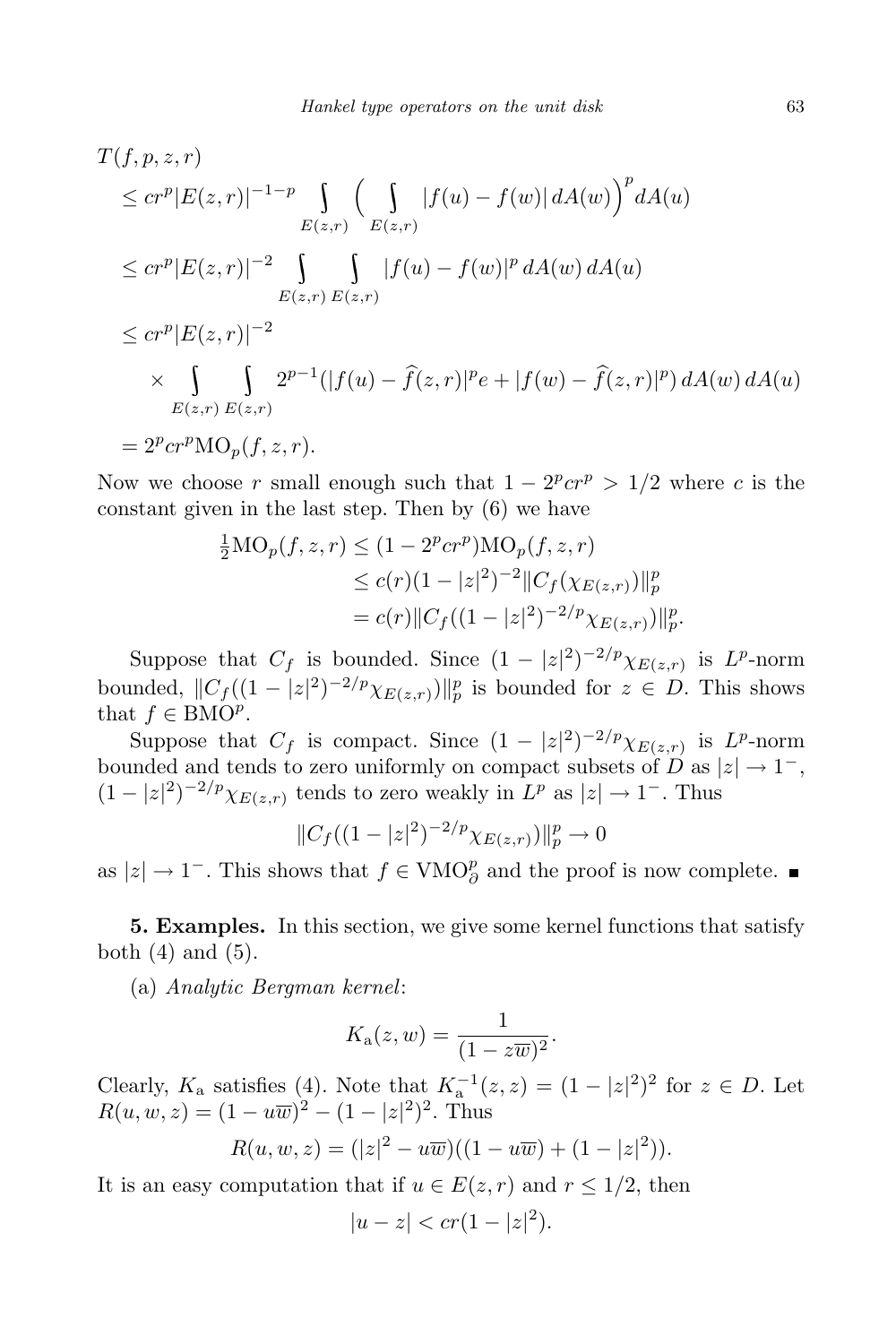So for  $u, w \in E(z, r)$  and  $r \leq 1/2$ ,

(7)  $||z|^2 - u\overline{w}| = |-\overline{z}(u-z) - u(\overline{w-z})| \le cr(1-|z|^2).$ 

By (7) we have

$$
|1 - u\overline{w}| = |(1 - |z|^2) + (|z|^2 - u\overline{w})| \le c(1 - |z|^2).
$$

Therefore for  $u, w \in E(z, r)$  and  $r \leq 1/2$ ,

$$
|R(u, w, z)| = | |z|^2 - u \overline{w} | \cdot |(1 - u \overline{w}) + (1 - |z|^2) | \leq cr(1 - |z|^2)^2.
$$

This shows that  $K_a$  satisfies  $(5)$ .

Let  $C_f^{\mathbf{a}} = M_f P - PM_f$ , where *P* is an integral operator with the kernel function *K*a.

Theorems 1 and 2 give the following known result.

COROLLARY 1. Let  $2 \leq p < \infty$ . Then

- (i)  $C_f^{\mathbf{a}}$  *is bounded on*  $L^p \Leftrightarrow f \in \text{BMO}^p$ ;
- (ii)  $C_f^{\mathbf{a}}$  *is compact on*  $L^p \Leftrightarrow f \in \text{VMO}_{\partial}^p$ .

Let  $H_f^{\text{a}} = (I - P)M_f P$  be the Hankel operator. We have the following relations between  $C_f^{\text{a}}$  and  $H_f^{\text{a}}$ .

$$
C_f^{\mathbf{a}} = H_f^{\mathbf{a}} - (H_f^{\mathbf{a}})^*, \quad H_f^{\mathbf{a}} = (I - P)C_f^{\mathbf{a}}, \quad (H_f^{\mathbf{a}})^* = -C_f^{\mathbf{a}}(I - P).
$$

Thus Corollary 1 is equivalent to the following result.

COROLLARY 2. Let  $2 \leq p < \infty$  and  $1/p + 1/p' = 1$ . Then

- (i)  $H_f^a$  *is bounded on*  $L^p$  *and*  $H_{\overline{f}}^a$  *is bounded on*  $L^{p'} \Leftrightarrow f \in \text{BMO}^p$ .
- (ii)  $H_f^{\rm a}$  is compact on  $L^p$  and  $H_{\overline{f}}^{\rm a}$  is compact on  $L^{p'} \Leftrightarrow f \in \text{VMO}_{\partial}^p$ .
- (b) *Harmonic Bergman kernel*:

$$
K_{\rm h}(z, w) = 2\Re \frac{1}{(1 - z\overline{w})^2} - 1.
$$

Clearly,  $K<sub>h</sub>$  satisfies (4). In order to show that  $K<sub>h</sub>$  satisfies (5), we need the following proposition.

Proposition. *For r small enough*, *we have*

$$
K_{\mathbf{h}}^{-1}(u, w) = K_{\mathbf{h}}^{-1}(z, z) + R(u, w, z), \quad u, w \in E(z, r), \ z \in D,
$$

*where*

$$
|R(u, w, z)| \le cr(1 - |z|^2)^2, \quad u, w \in E(z, r).
$$

*Proof.* Using the formula for  $K_h(z, w)$  given on page 427 of [8], we have

$$
K_{\mathbf{h}}^{-1}(u, w) = \frac{|1 - u\overline{w}|^4}{(1 - |u|^2 |w|^2)^2 - 2|u|^2 |w|^2 |1 - u\overline{w}|^2} \equiv \frac{A(u, w)}{B(u, w)}.
$$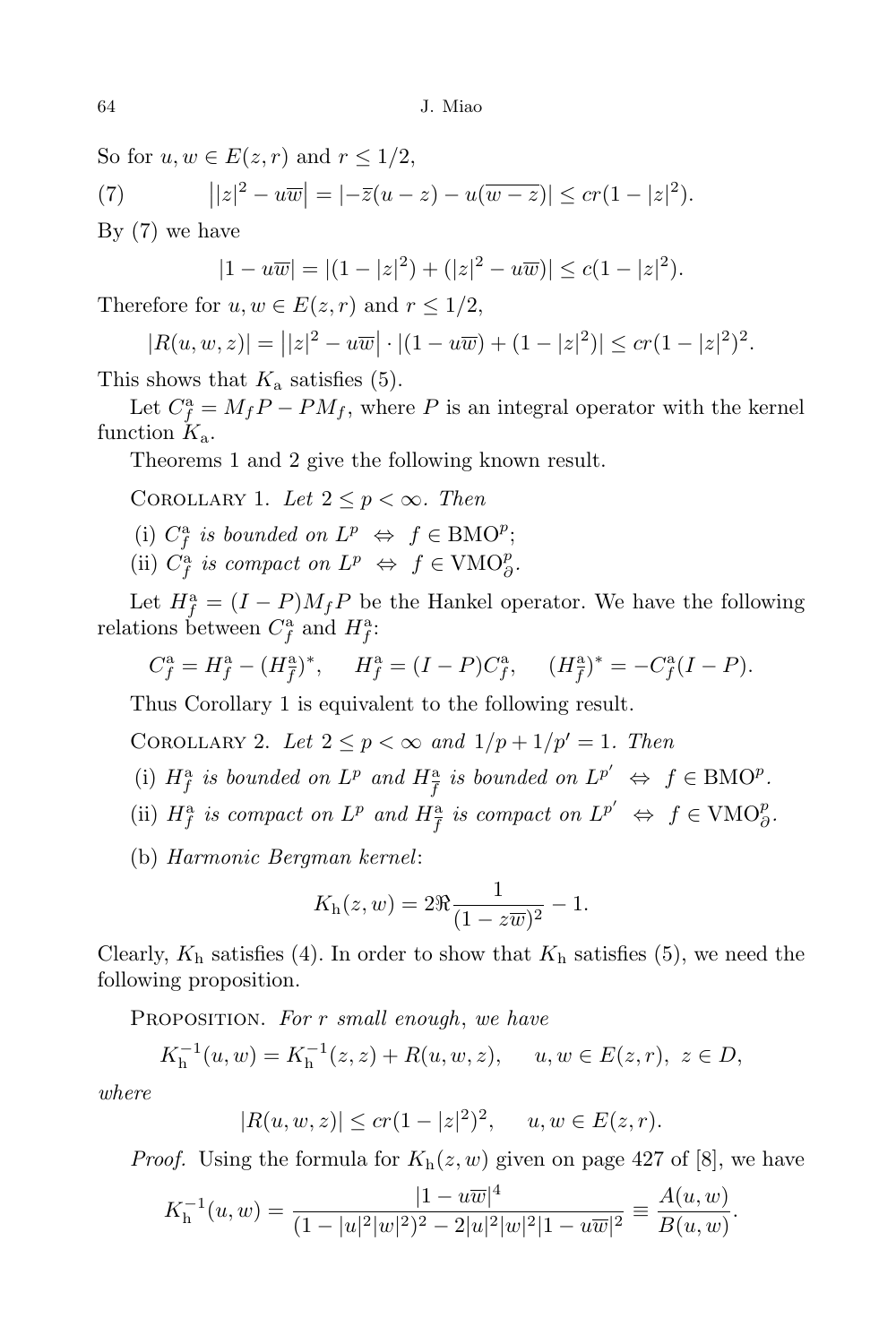Since

$$
K_{\mathbf{h}}^{-1}(z,z) = \frac{(1-|z|^2)^2}{2-(1-|z|^2)^2},
$$

it is easy to show that

$$
(1/2)(1-|z|^2)^2 \le K_h^{-1}(z,z) \le (1-|z|^2)^2.
$$

Let  $u = x_1 + ix_2, w = x_3 + ix_4$ . We will expand  $K_h^{-1}(u, w)$  at the point  $(z, z)$  for  $z \in D$ . For  $u, w \in E(z, r)$ , since  $R(u, w, z) = K_h^{-1}(u, w) K_h^{-1}(z, z)$ , we have

(8) 
$$
|R(u, w, z)| \leq \sum_{i=1}^{2} \sup_{u, w \in E(z, r)} |(K_{\mathbf{h}}^{-1})_{x_i}(u, w)| \cdot |u - z| + \sum_{i=3}^{4} \sup_{u, w \in E(z, r)} |(K_{\mathbf{h}}^{-1})_{x_i}(u, w)| \cdot |w - z|.
$$

For  $i = 1, 2, 3, 4$ ,

$$
(K_{\mathbf{h}}^{-1})_{x_i}(u,w) = \frac{A_{x_i}(u,w)B(u,w) - A(u,w)B_{x_i}(u,w)}{B^2(u,w)}.
$$

It is straightforward to check that for  $u, w \in E(z, r)$ ,  $r < 1/2$ , and  $i =$ 1*,* 2*,* 3*,* 4,

$$
|A_{x_i}(u, w)| \le c(1 - |z|^2)^3, \quad |B_{x_i}(u, w)| \le c(1 - |z|^2),
$$
  

$$
|A(u, w)| \le c(1 - |z|^2)^4, \quad |B(u, w)| \le c(1 - |z|^2)^2,
$$

therefore

$$
|A_{x_i}(u, w)B(u, w) - A(u, w)B_{x_i}(u, w)| \le c(1 - |z|^2)^5.
$$

Next we will obtain a lower bound for  $B(u, w)$  for  $u, w \in E(z, r)$ . We have

$$
B(u, w)
$$
  
=  $(1 - |u|^2|w|^2)^2 - 2|u|^2|w|^2|1 - u\overline{w}|^2$   
=  $(1 - |u|^2|w|^2)^2 - 2|u|^2|w|^2|(1 - |u| \cdot |w|) + (|u| \cdot |w| - u\overline{w})|^2$   

$$
\geq (1 - |u|^2|w|^2)^2 - 2|u|^2|w|^2((1 - |u| \cdot |w|) + ||u| \cdot |w| - u\overline{w}|)^2
$$
  
=  $\underbrace{(1 - |u|^2|w|^2)^2 - 2|u|^2|w|^2(1 - |u| \cdot |w|)^2}_{C(u, w)}$   

$$
- \underbrace{(4|u|^2|w|^2(1 - |u| \cdot |w|)||u| \cdot |w| - u\overline{w}| + 2|u|^2|w|^2||u| \cdot |w| - u\overline{w}|^2}_{D(u, w)})
$$
  
=  $C(u, w) - D(u, w).$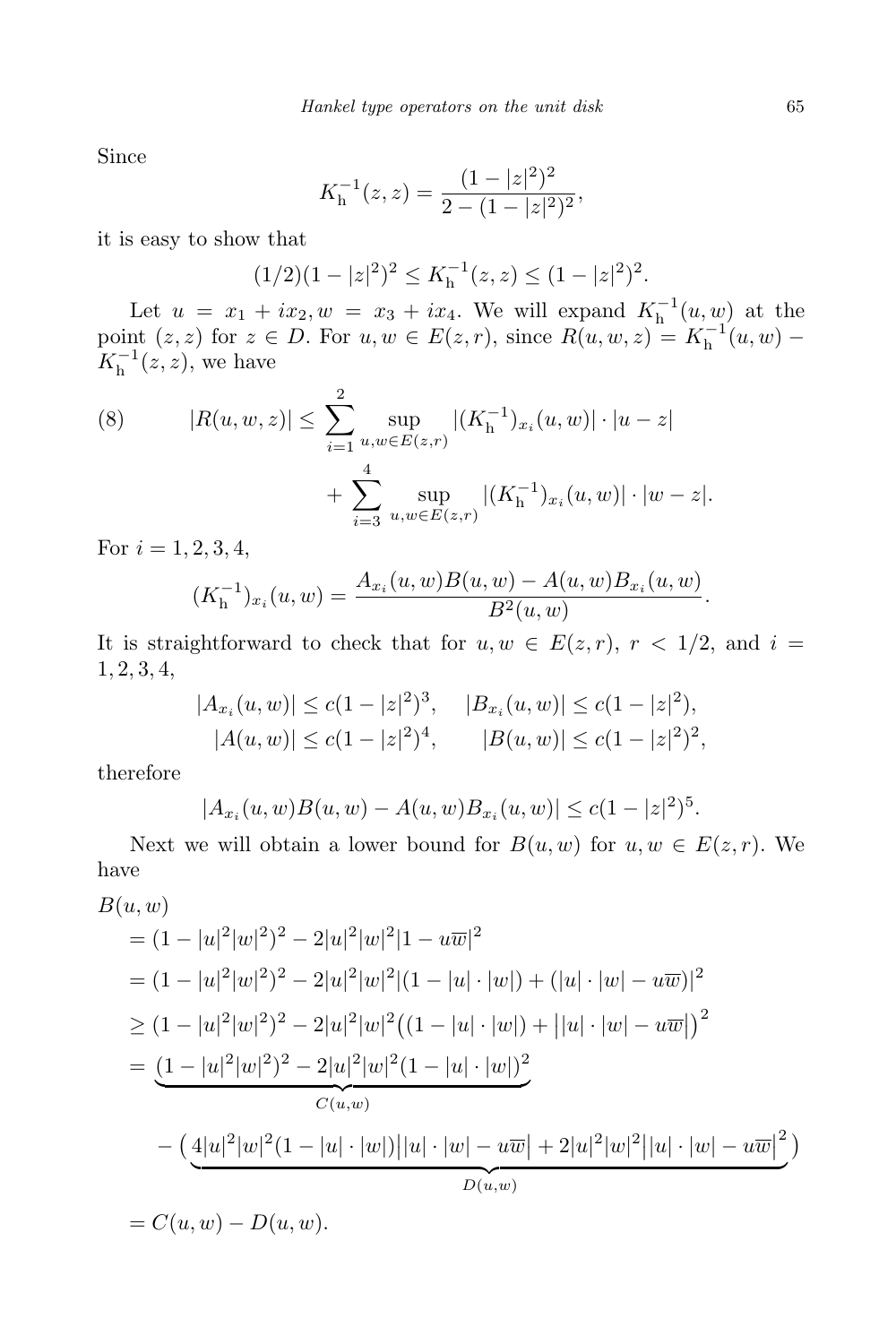#### 66 J. Miao

For  $u, w \in E(z, r)$  and  $r \leq 1/2$ ,  $|u - z| < cr(1 - |z|^2)$ ,  $|w - z| < cr(1 - |z|^2)$ therefore for r small enough,  $1 - |u| > c(1 - |z|^2)$ ,  $1 - |w| > c(1 - |z|^2)$ . We have

$$
C(u, w) = (1 - |u| \cdot |w|)^2 (1 + 2|u| \cdot |w| - |u|^2 |w|^2)
$$
  
\n
$$
\ge (1 - |u| \cdot |w|)^2 \ge (1 - |u|)^2 \ge c(1 - |z|^2)^2
$$

for  $u, w \in E(z, r)$  and  $r$  small enough. By (7), for  $u, w \in E(z, r)$  and  $r \leq 1/2$ we get

$$
||z|^2 - |u| \cdot |w|| \le ||z|^2 - u\overline{w}|| \le cr(1 - |z|^2),
$$

therefore

$$
||u| \cdot |w| - u\overline{w}| \le cr(1 - |z|^2).
$$

# Thus

 $D(u, w) \le 4(1 - |u| \cdot |w|) ||u| \cdot |w| - u\overline{w} + 2||u| \cdot |w| - u\overline{w}||^2 \le cr(1 - |z|^2)^2$ for  $u, w \in E(z, r)$  and  $r \leq 1/2$ . Therefore for  $u, w \in E(z, r)$  and  $r$  small enough,

$$
B(u, w) \ge c(1 - |z|^2)^2 - cr(1 - |z|^2)^2 \ge c(1 - |z|^2)^2.
$$

Thus for *r* small enough,

$$
\sup_{u,w \in E(z,r)} |(K_{\mathbf{h}}^{-1})_{x_i}(u,w)| \le c(1-|z|^2), \quad i = 1,2,3,4.
$$

Hence the desired estimate for  $R(u, w, z)$  follows from (8).

Therefore  $K<sub>h</sub>$  satisfies both (4) and (5). Let

$$
C_f^{\mathbf{h}} = M_f P - P M_f, \quad H_f^{\mathbf{h}} = (I - P) M_f P,
$$

where  $P$  is an integral operator with the kernel function  $K<sub>h</sub>$ .

Theorems 1 and 2 imply the following result.

COROLLARY 3. Let  $p \geq 2$ . Then

- (i)  $C_f^h$  *is bounded on*  $L^p \Leftrightarrow f \in BMO^p$ .
- (ii)  $C_f^h$  *is compact on*  $L^p \Leftrightarrow f \in VMO_{\partial}^p$ .

Since  $K_{\text{h}}$  is real-valued,  $H_f^{\text{h}}$  is bounded or compact on  $L^p$  iff  $H_{\overline{f}}^{\text{h}}$  is bounded or compact on  $L^p$ . Corollary 3 can now be rewritten as follows:

COROLLARY 4. Let  $p \geq 2$  and  $1/p + 1/p' = 1$ . Then

- (i)  $H_f^h$  *is bounded on*  $L^p$  *and*  $H_f^h$  *is bounded on*  $L^{p'} \Leftrightarrow f \in \text{BMO}^p$ .
- (ii)  $H_f^h$  is compact on  $L^p$  and  $H_f^h$  is compact on  $L^{p'} \Leftrightarrow f \in \text{VMO}_{\partial}^p$ .

Corollaries 3 and 4 generalize Theorems 2.1 and 2.3 of [9]. The author was informed that these generalizations have also been obtained by Zhijian Wu using a different method.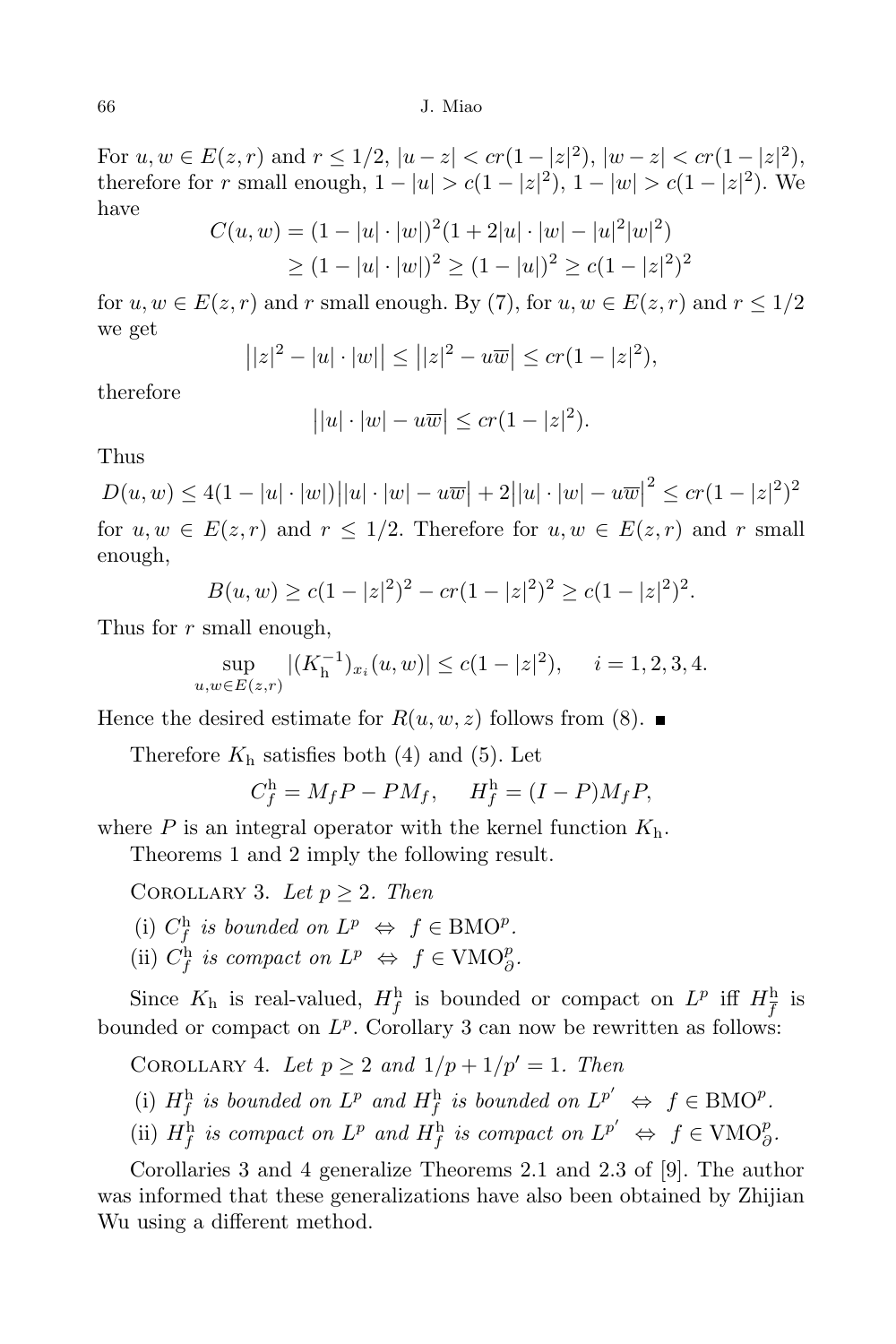(c) *A nonorthogonal projection kernel*:

$$
K_{n}(z, w) = 3 \frac{(1 - |w|^{2})^{2}}{(1 - z\overline{w})^{4}}.
$$

See Lemma 1.17 of [2]. Clearly,  $K_n$  satisfies (4). We can use the same argument as for  $K_h(z, w)$  to show that  $K_h$  also satisfies (5). The details are omitted.

**6. A related result.** In this section, we consider the following integral operator:

$$
\overline{C}_f(g)(z) = \int_D |f(z) - f(w)| g(w) K(z, w) dA(w).
$$

Let  $r > 0$  be fixed and K satisfy the following local bound condition:

(9) 
$$
K^{-1}(u, w) \approx (1 - |z|^2)^2
$$
,  $u, w \in E(z, r)$ ,  $z \in D$ .

It is clear that condition (5) implies (9) if *K* is real-valued.

The following is a similar result on  $\overline{C}_f$ .

THEOREM 3. Let  $2 \leq p < \infty$  and K satisfy both (4) and (9). Then

- (i)  $\overline{C}_f$  *is bounded on*  $L^p \Leftrightarrow f \in \text{BMO}^p$ .
- (ii)  $\overline{C}_f$  *is compact on*  $L^p \Leftrightarrow f \in \text{VMO}_{\partial}^p$ .

*Proof.* "←" This part of the proof is entirely the same as for Theorem 1. "*⇒*" This part of the proof is significantly easier than that for Theorem 2. We only prove (i) since the proof for (ii) is similiar. Suppose that  $\overline{C}_f$  is bounded on  $L^p$ . Then for  $z \in D$ , we have

$$
\begin{split} \text{MO}_{p}(f, z, r) &= |E(z, r)|^{-1-p} \\ &\times \int_{E(z, r)} \left| \int_{E(z, r)} (f(u) - f(w)) K(u, w) K^{-1}(u, w) \, dA(w) \right|^{p} dA(u) \\ &\le c(1 - |z|^{2})^{2p} |E(z, r)|^{-1-p} \\ &\times \int_{E(z, r)} \left( \int_{E(z, r)} |f(u) - f(w)| K(u, w) \, dA(w) \right)^{p} dA(u) \\ &\le c(r) \|\overline{C}_{f}((1 - |z|^{2})^{-2/p} \chi_{E(z, r)})\|_{p}^{p}, \end{split}
$$

where we used (9) in the second step and the fact  $|E(z,r)| \approx (1-|z|^2)^2$  in the last step. Since  $(1-|z|^2)^{-2/p} \chi_{E(z,r)}$  is norm bounded on  $L^p$ ,  $\text{MO}_p(f, z, r)$ is bounded for  $z \in D$ , i.e.,  $f$  is in  $\angle BMO^p$ .

**Acknowledgments.** Part of the paper was written when I was a Ph.D. student under the guidance of Sheldon Axler. I am grateful to him for his help and encouragement.